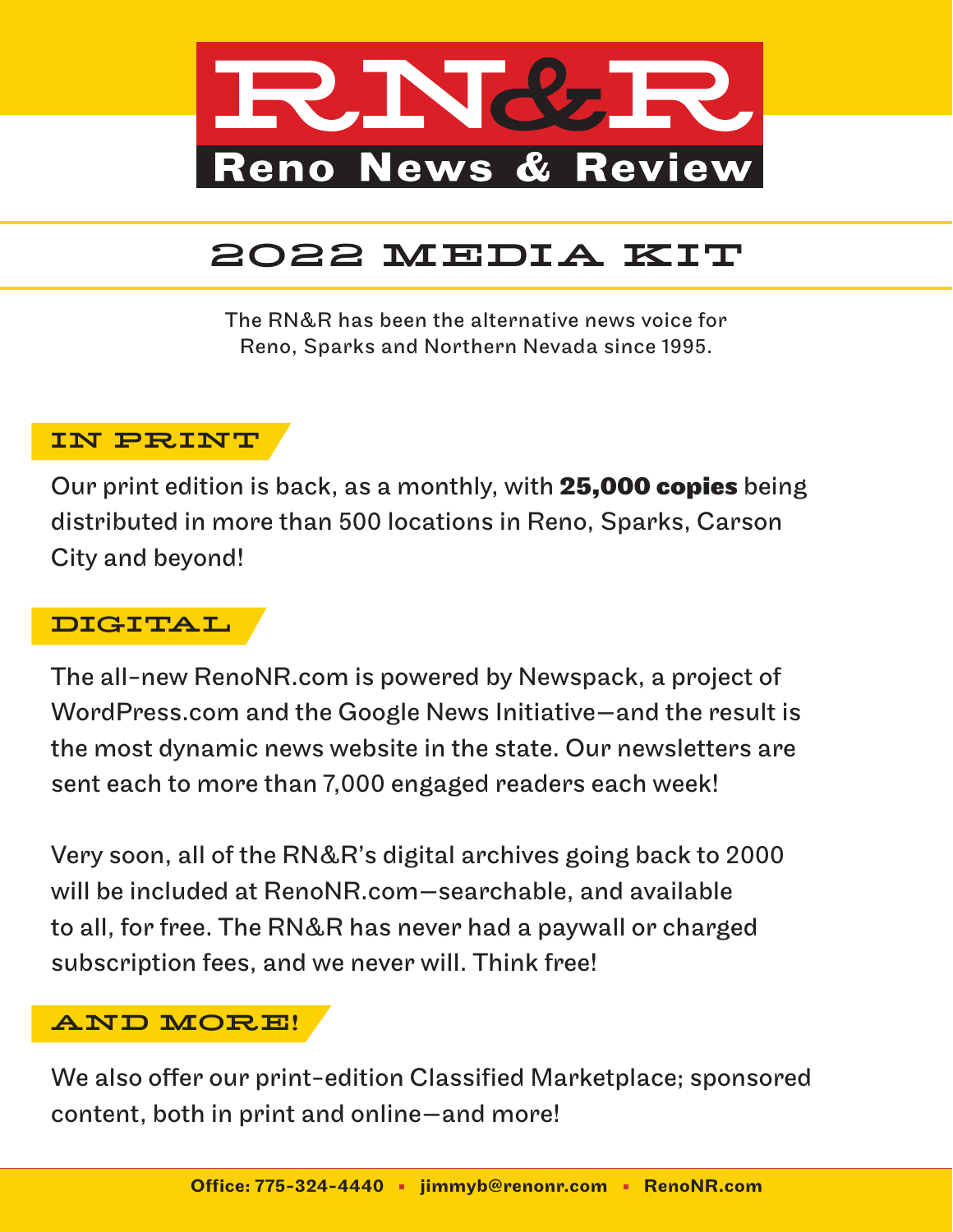

### PRINT EDITION

# 2022

| <b>SIZE</b> | <b>OPEN</b> | 3X     | 6X     | 8X     | 12 X   |
|-------------|-------------|--------|--------|--------|--------|
| <b>FULL</b> | \$2099      | \$1849 | \$1599 | \$1399 | \$1199 |
| 1/2         | \$1099      | \$949  | \$829  | \$749  | \$679  |
| 1/3         | \$719       | \$649  | \$569  | \$509  | \$449  |
| 1/4         | \$569       | \$519  | \$479  | \$439  | \$379  |
| 1/6         | \$469       | \$429  | \$399  | \$349  | \$309  |
| 1/8         | \$359       | \$339  | \$309  | \$279  | \$249  |

- Cost is per consecutive issue
- Color included
- 12x rate to nonprofits; add 10 percent discount for at least 3x commitment
- 25% discount on matching digital commitment
- All rates are for camera-ready artwork (JPG, TIF or PDF files)

# AD SIZES

# MONTHLY RATES DEADLINES

| <b>ISSUE</b>      | <b>SPACE RESERVATION</b><br><b>DEADLINE</b> | <b>CAMERA-READY</b><br><b>ARTWORK DUE</b> |  |
|-------------------|---------------------------------------------|-------------------------------------------|--|
| <b>JUNE 2022</b>  | <b>Wednesday, May 18</b>                    | <b>Friday, May 20</b>                     |  |
| <b>JULY 2022</b>  | <b>Wednesday, June 22</b>                   | <b>Friday, June 24</b>                    |  |
| <b>AUG 2022</b>   | <b>Wednesday, July 20</b>                   | Friday, July 22                           |  |
| <b>*SEPT 2022</b> | <b>Wednesday, Aug. 17</b>                   | Friday, Aug. 19                           |  |
| <b>OCT 2022</b>   | <b>Wednesday, Sept. 21</b>                  | <b>Friday, Sept. 23</b>                   |  |
| <b>NOV 2022</b>   | <b>Wednesday, Oct. 19</b>                   | Friday, Oct. 21                           |  |
| <b>DEC 2022</b>   | <b>Wednesday, Nov. 16</b>                   | Friday, Nov. 18                           |  |
| <b>JAN 2023</b>   | <b>Wednesday, Dec. 21</b>                   | Friday, Dec. 23                           |  |

*\*BEST OF NORTHERN NEVADA*

#### Need us to design your ad for you? NO PROBLEM! For a \$45 fee, our graphic design team will work with you to develop the perfect advertisement.

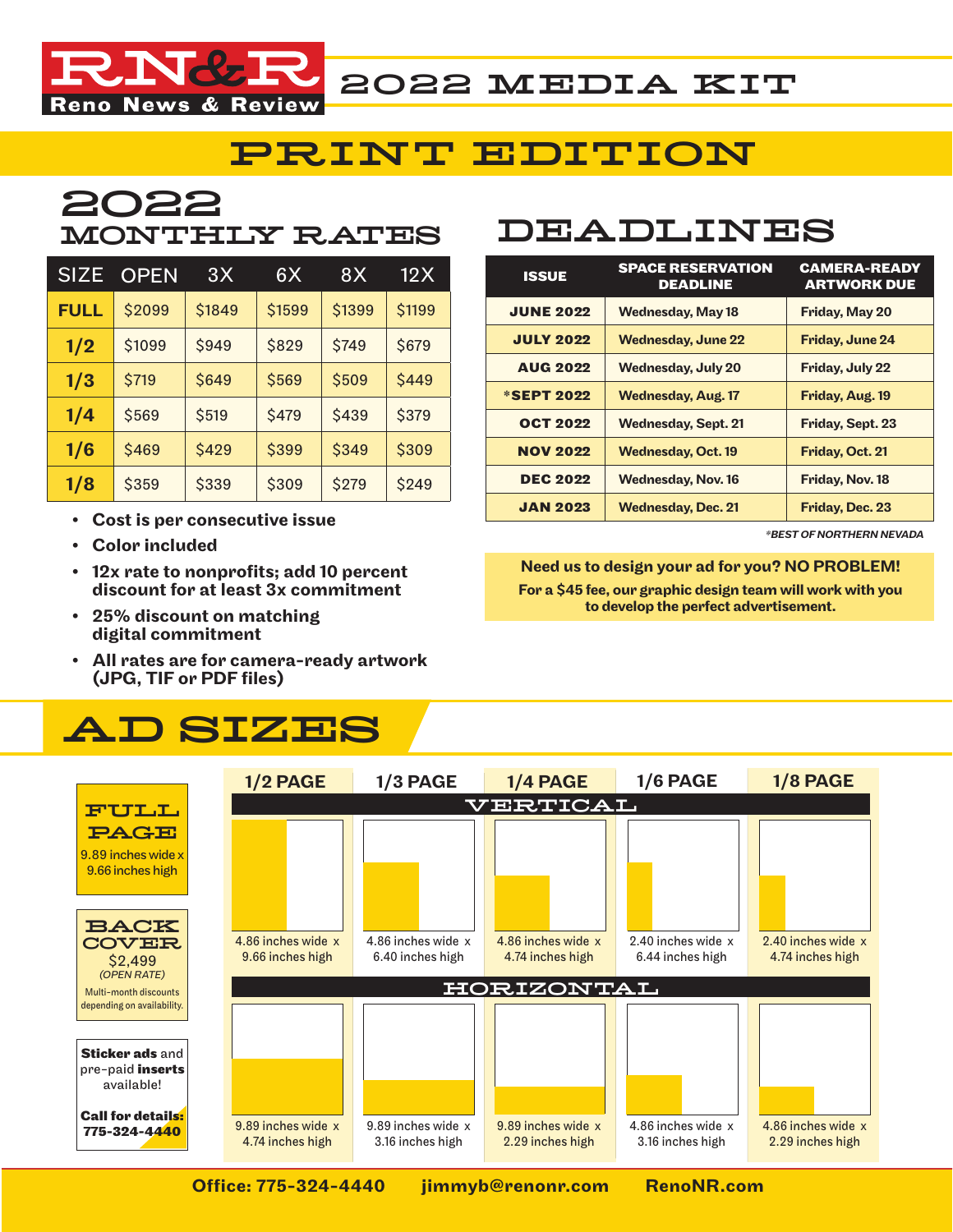

# CLASSIFIED MARKETPLACE

Professional Services • Rentals & Real Estate Mind, Body & Spirit • For Sale • Odds & Ends

Got something to sell? A job to fill? A place to rent? A service-oriented business to promote? **Our Classified Marketplace is perfect for you.**

*All advertising is subject to the newspaper's standards and guidelines. The Reno News & Review reserves the right to edit or decline any ad. The RN&R assumes no financial liability for errors or omissions. The advertiser and not the newspaper assumes full responsibility for the truthful content of the advertising message.*

#### **Just \$99 per month!**

#### Choose between:

• A line ad, up to 60 words long (Additional words \$1.50 each)

#### **OR**

• A 1/20 display ad (2.35 inches wide by 1.85 inches tall)

## SPONSORED CONTENT

PRINT & DIGITAL

PRINT EDITION

> Help us tell your story with sponsored content in the Reno News & Review

| <b>PRINT ONLY: YOU WRITE</b>                                  | 1x     | 3X     | 6X     | 12X    |
|---------------------------------------------------------------|--------|--------|--------|--------|
| 1/2 page (usually 600 words or less)                          | \$1099 | \$949  | \$829  | \$679  |
| $3/4$ page (usually 600-950 words)                            | \$1599 | \$1349 | \$1149 | \$949  |
| Full page (usually 950-1250 words)                            | \$2099 | \$1849 | \$1599 | \$1199 |
|                                                               |        |        |        |        |
| <b>DIGITAL ONLY: YOU WRITE</b>                                | 1x     | 3X     | 6X     | 12X    |
| Any length up to 1,200 words                                  | \$899  | \$749  | \$549  | \$499  |
| Included in perpetuity at RenoNR.com; link in one newsletter. |        |        |        |        |
| <b>PRINT &amp; DIGITAL: YOU WRITE</b>                         | 1x     | 3X     | 6X     | 12X    |

 $1/2$  page (usually 600 words or less)  $\frac{1}{51699}$  \$1449 \$1199 \$999

 $3/4$  page (usually 600-950 words)  $\frac{1}{2}$  \$2099  $\frac{1}{2}$  \$1799  $\frac{1}{2}$  \$1449  $\frac{1}{2}$  \$1199

Full page (usually 950-1250 words)  $\frac{1}{2599}$  \$2599  $\frac{1}{2199}$  \$1899  $\frac{1}{21499}$ 

#### **Want us to produce your content for you, with your guidance?**

For 6x or 12x Add \$300 per month

For 1x or 3x Add \$350 per month